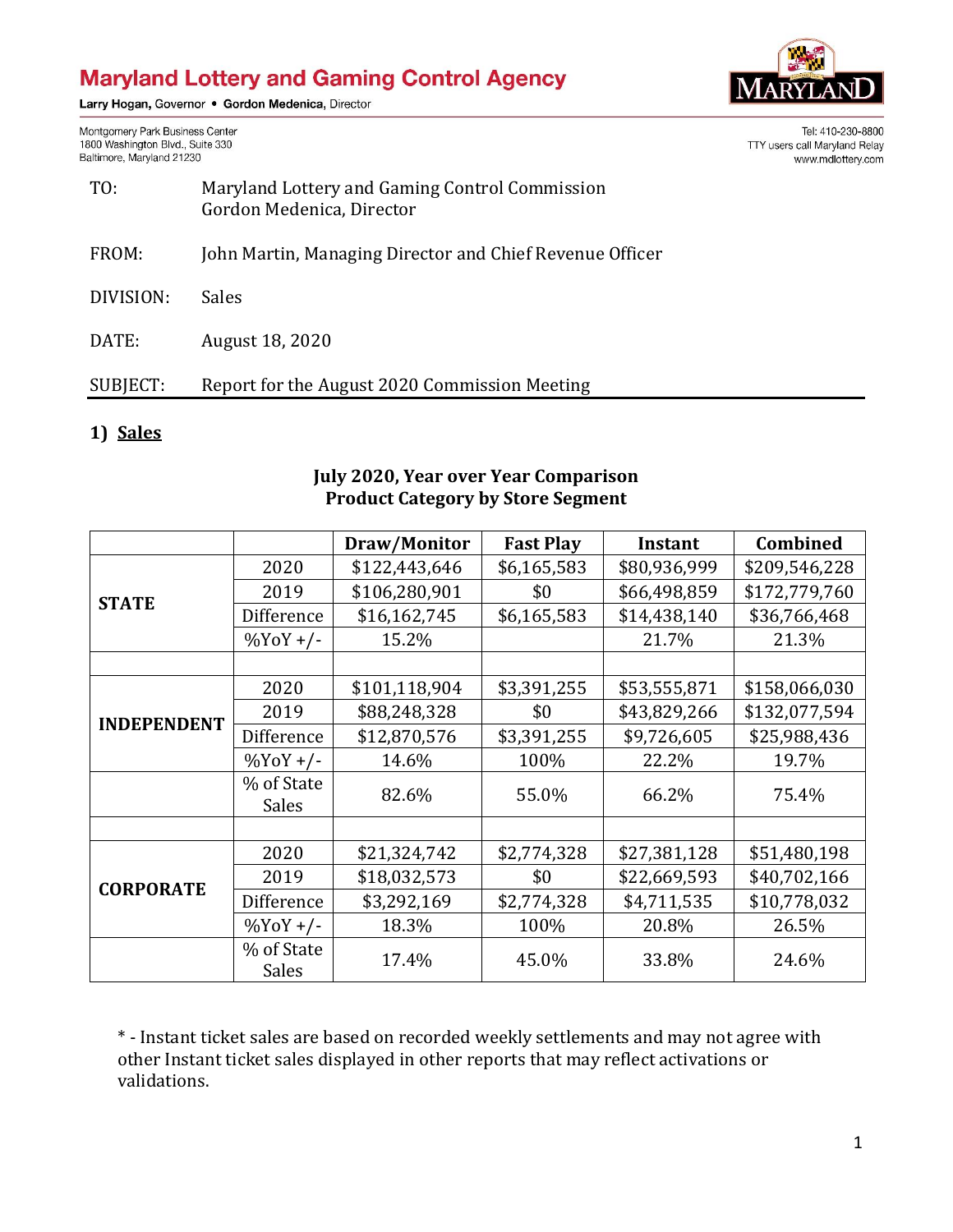- Sales Management
	- The monthly sales meeting conducted on July 15th focused our "20/20 Share the Vision" on our fiscal year end analysis and District Manager of the Year award, presented to Sandra Holland (T-28).
	- The "Blitz Week" campaign recognizes the increase in sales versus last year. District Managers with the best June sales by territory (year-over-year) were:
		- Ion Braithwaite T-11
		- Scott Kershow T-26
		- DeUnka Wade T-38 (Awarded District Manager of the Month)
		- Roger Insley T-45
	- One contractual District Manager position is currently open for recruitment; two individuals are out on extended leave.
- Field Support/Self-Service Vending Units
	- Many of our non-essential personnel returned to field duties conducting retailer store visits as well as working from home activities.
	- All levels of the Sales Management team continue to use video conferencing to conduct meetings and direct staff activities.
	- Sales Support
		- Provided additional support to the warehouse by receiving returned scratch off tickets back to the warehouse from District Managers.
		- Continues to work with SG to track the arrival of the next shipment of selfservice vending units by developing an allocation and distribution plan for installations once the units arrive and we are able to install.
		- Working with Corporate Sales to prepare for Walmart's onboarding. Preparing PHDL self-service vending units, design and procurement of Walmart specific point of sales items, and planning for store associate training along with our vendor (SG).

## **2) Corporate Sales**

- Field Activity
	- Some corporate accounts delayed the opening of new locations between March and July due to COVID-19 related concerns. As they have learned how to operate in this new environment, corporate accounts have now resumed opening new retail locations that were previously postponed. We plan to open several corporate locations within the next few months.
	- The Corporate Sales team continues its preparation for the next wave of vending machine installations.
	- The Corporate Sales team continues to work with the chain accounts on the auto order program to ensure that all inventory needs are met in a timely and efficient manner.
	- The Corporate Sales team continues to work with the Walmart launch team to finalize the training/installation process and move towards launching in Q1 CY21.